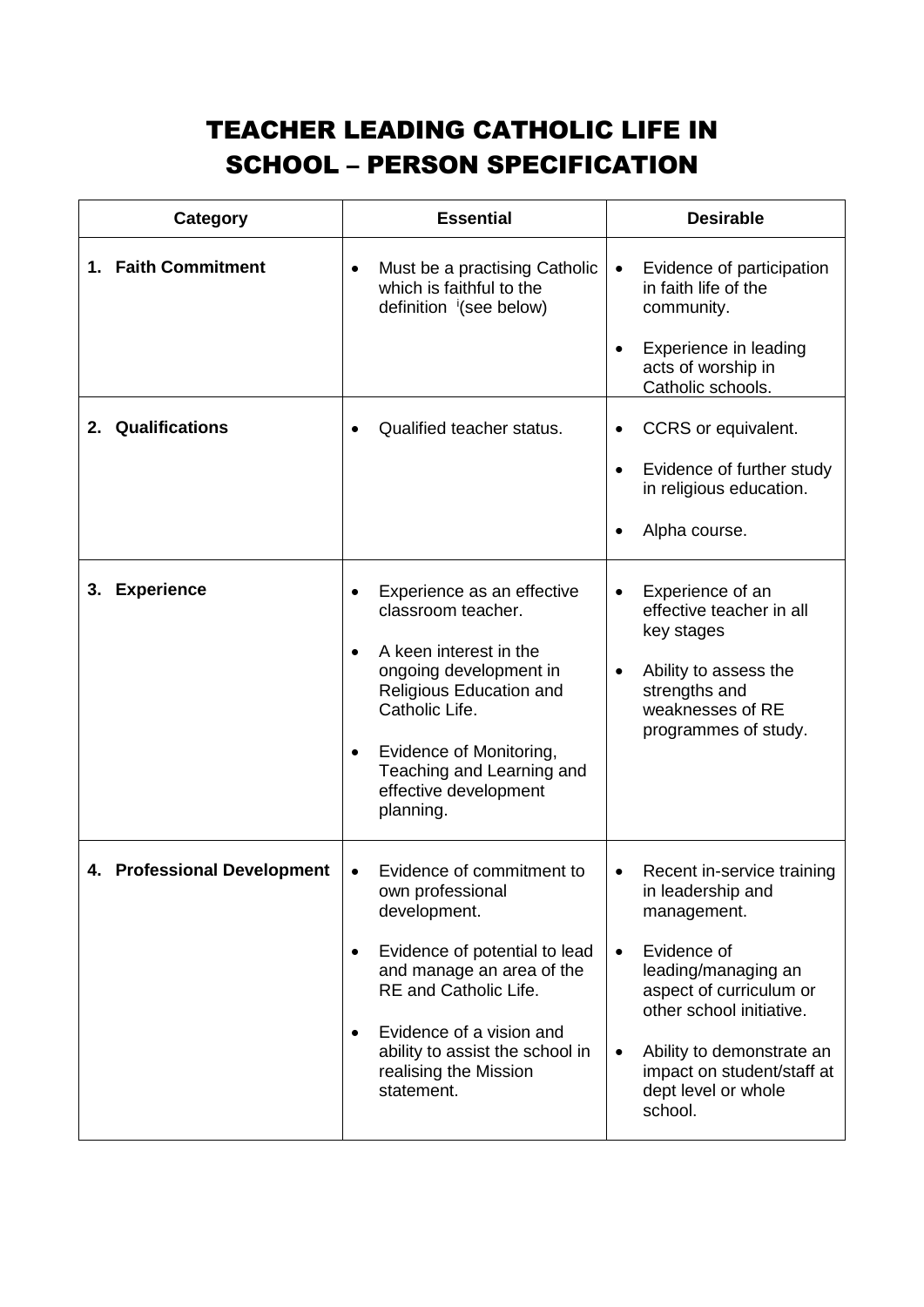| 5. Strategic Leadership  | Ability to share a vision of<br>Catholic Life in a Catholic<br>school.<br>Successful evidence of line<br>management and motivating<br>staff and students.<br>Evidence of leading a<br>development within a<br>department or school and the<br>successful outcome.<br>Ability to demonstrate analysis<br>of data. Ability to articulate how<br>to monitor and evaluate<br>department development plans.<br>Demonstrate understanding of<br>requirements of S48.<br>Demonstrate ability to<br>implement a whole school<br>Catholic Life policy.<br>Evidence of developing school<br>values and virtues<br>Evidence of leading prayer and<br>٠<br>assemblies.<br>Evidence of involvement with<br>extra curricular activities in<br>school. | Knowledge of the role<br>of RE and Catholic<br>Life and Link<br>Governor in a<br>Catholic school.<br>Evidence of working<br>$\bullet$<br>with feeder schools or<br>parishes.<br>Evidence of working<br>$\bullet$<br>with Governing Body.<br>Participate in school<br>Retreats. |
|--------------------------|-----------------------------------------------------------------------------------------------------------------------------------------------------------------------------------------------------------------------------------------------------------------------------------------------------------------------------------------------------------------------------------------------------------------------------------------------------------------------------------------------------------------------------------------------------------------------------------------------------------------------------------------------------------------------------------------------------------------------------------------|--------------------------------------------------------------------------------------------------------------------------------------------------------------------------------------------------------------------------------------------------------------------------------|
| 6. Teaching and Learning | A secure understanding of the<br>$\bullet$<br>requirement of the curriculum<br><b>Directory for Religious</b><br><b>Education and Exam Syllabus</b><br>Knowledge of experience of a<br>rage of successful teaching and<br>learning strategies to meet need<br>of students.<br>A secure understanding of<br>assessment strategies and the<br>use of assessment to inform<br>next stage learning.                                                                                                                                                                                                                                                                                                                                         | Understanding of<br>$\bullet$<br>successful teaching<br>across KS3/4/5.                                                                                                                                                                                                        |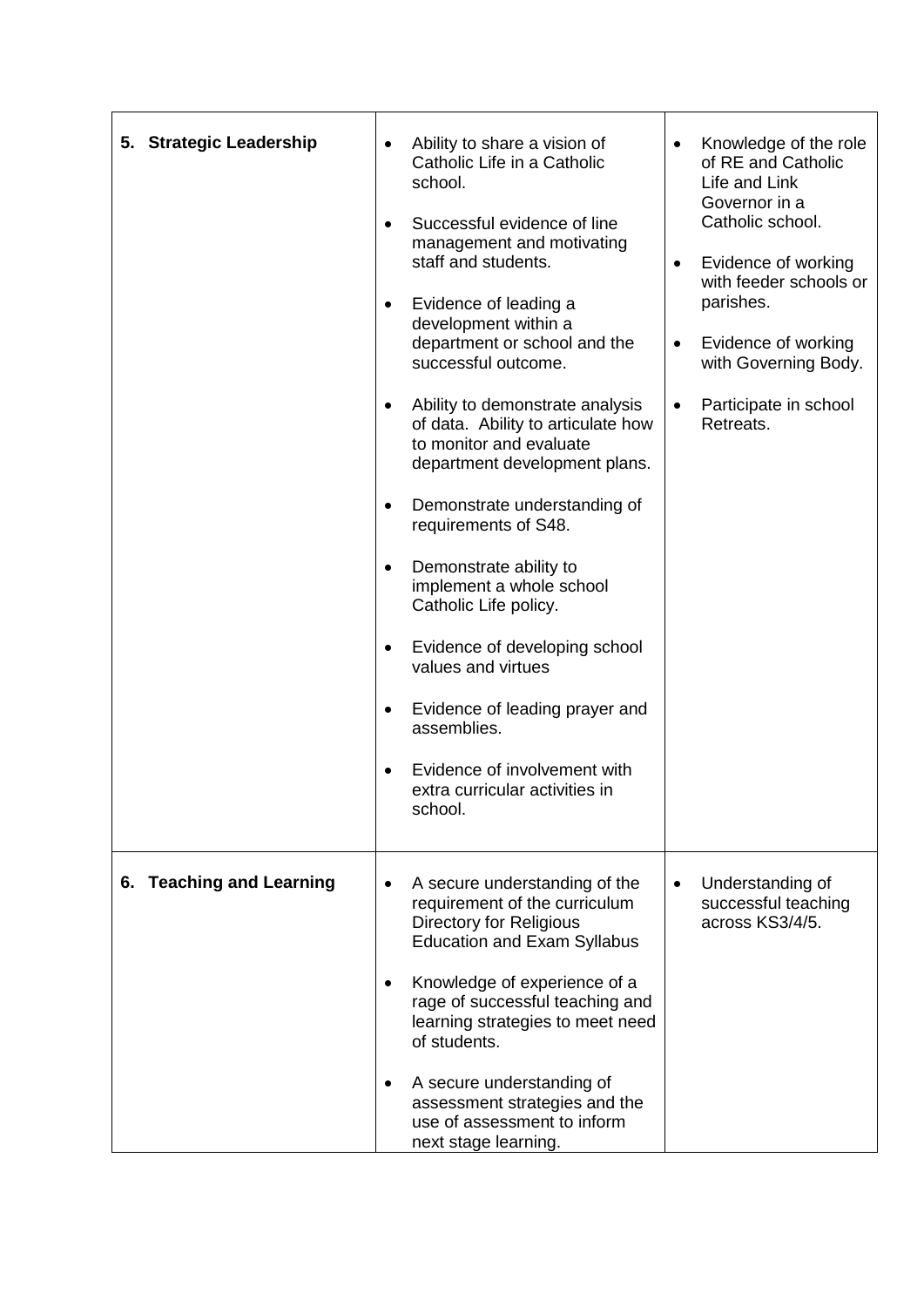|                                         | Experience of effective<br>$\bullet$<br>monitoring and evaluation of<br>teaching and learning.<br>Experience of the<br>$\bullet$<br>characteristics of effective<br>learning environments and key<br>elements of successful<br>behaviour management.<br>Guidance of self-evaluation<br>$\bullet$<br>and monitoring of teaching and<br>learning.                                                                |                                                                                                                                   |
|-----------------------------------------|----------------------------------------------------------------------------------------------------------------------------------------------------------------------------------------------------------------------------------------------------------------------------------------------------------------------------------------------------------------------------------------------------------------|-----------------------------------------------------------------------------------------------------------------------------------|
| 7. Leading and Managing<br><b>Staff</b> | Experience of working with<br>other team leaders.<br>Evidence of leading events at<br>$\bullet$<br>Department Level.<br>Demonstrate understanding of<br>$\bullet$<br>the purpose of performance<br>management and professional<br>development.<br>Evidence of supporting staff<br>$\bullet$<br>through mentoring or<br>monitoring capacity.<br>Evidence of working with other<br>$\bullet$<br>partner schools. |                                                                                                                                   |
| 8. Accountability                       | 1. Ability to communicate<br>effectively, orally and in writing<br>to a range of audiences e.g.<br>staff, students, parents and<br>governors.<br>2. Evidence of self evaluation and<br>improvement strategies.<br>3. Ability to give clear information<br>to staff.<br>4. Secure understanding of<br>strategies for performance<br>management.<br>5. Demonstrate the requirements<br>of S48.                   | 6. Understanding of the<br>criteria of evaluation of<br>Catholic school.<br>7. Lead sessions to<br>develop knowledge of<br>staff. |